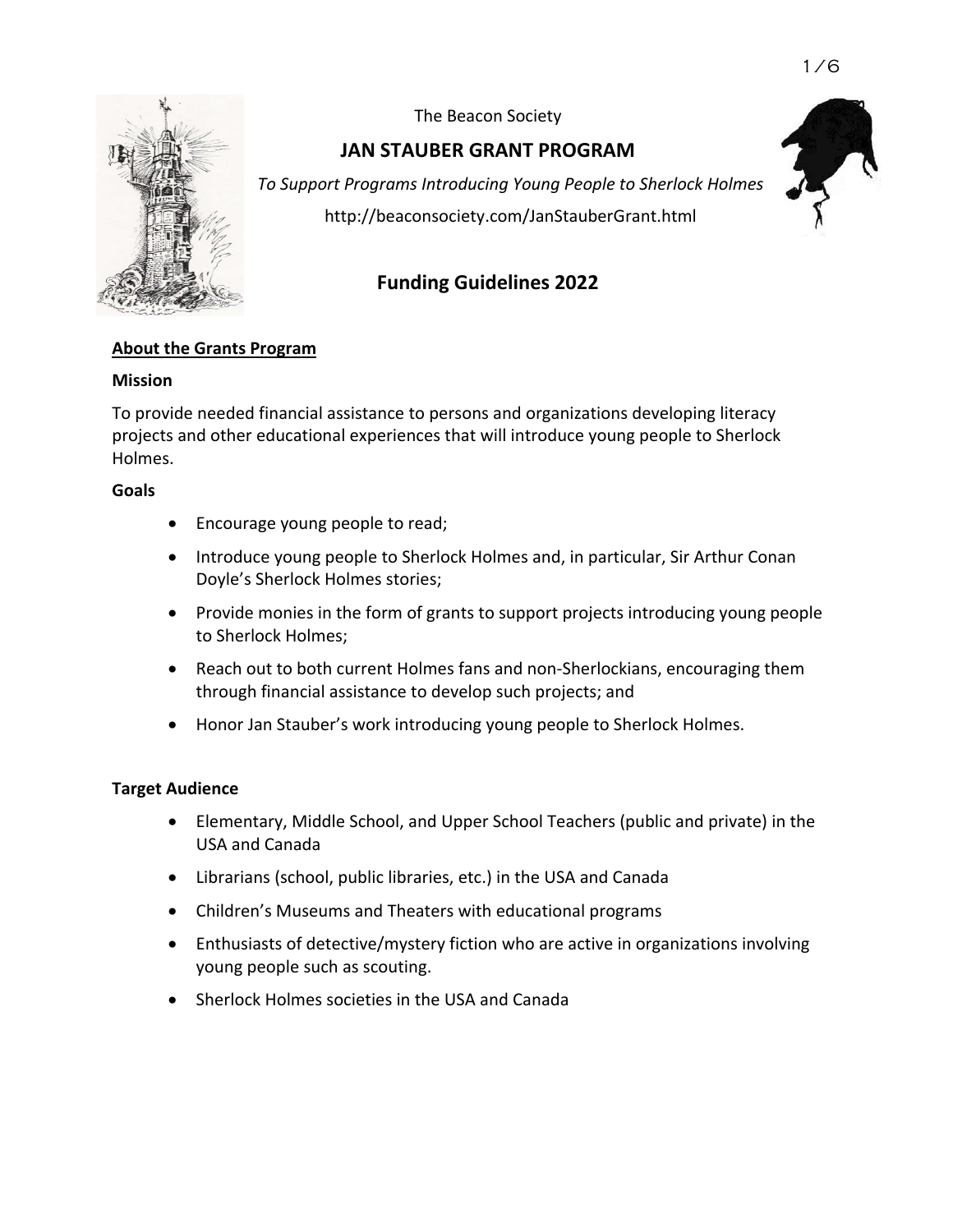#### **[Deadline](#page-0-0)**

- Applications for funding may be sent at any time, but must be received by **1 May 2022.**
- <span id="page-1-0"></span>• Late applications will not be considered.

### [FUNDING GUIDELINES](#page-1-0) **(mandatory for an award)**

- 1. The maximum amount per funding request is \$800.00 (US or Canadian). Partial funding of an application may be offered.
- 2. No funds may be used for paying wages, salaries, stipends, living or travel expenses, honoraria, catering or party refreshments. Costumes are seldom funded.
- 3. Incomplete applications may be excluded from consideration, so submitted budgets, program descriptions, and supply lists should be accurate and complete.
- 4. The Jan Stauber Grant Committee may allow an applicant the option to revise an application to address suggestions and/or to answer questions proposed by members of the Grant Committee after the Committee's initial review of an application.
	- a. A revised application may be in the form of a revised application in its entirety (preferred) or as a supplemental document to the original application.
	- b. In either form, the revised application or supplement must clearly indicate what changes were made and be accompanied with a new Signature Section of the application, duly signed and dated.
	- c. A revised application/supplement must be received by the GC Chair within eight (8) business days of the date the GC Chair sent the applicant the opportunity to revise the application.
	- d. If an applicant opts not to submit a revised application or supplement, the committee will vote on the merit of the application as originally received.
- 5. Jan Stauber Grants (JSG) are literary grants. Spelling and grammar are considered in evaluating applications.
- 6. The Beacon Society recognized that a program with multiple funding sources is more likely to accomplish its goals successfully. We encourage applicants to seek additional funding to ensure the success of the program. Please indicate which expenses, such as those not allowed under JSG guidelines, will be covered by another funding source.
- 7. The JSG should be a rewarding experience for the grantee, the participants, and the Beacon Society. In funding the development of a program to introduce Sherlock Holmes to students, we want the grantee to produce a project that we can publicize as an example of creative teaching. For others wishing to accomplish the same goals with their students, we may share elements of the program on our website, BeaconSociety.com, where we will give credit to the grantee and the JSG. Examples of previous programs are on our website.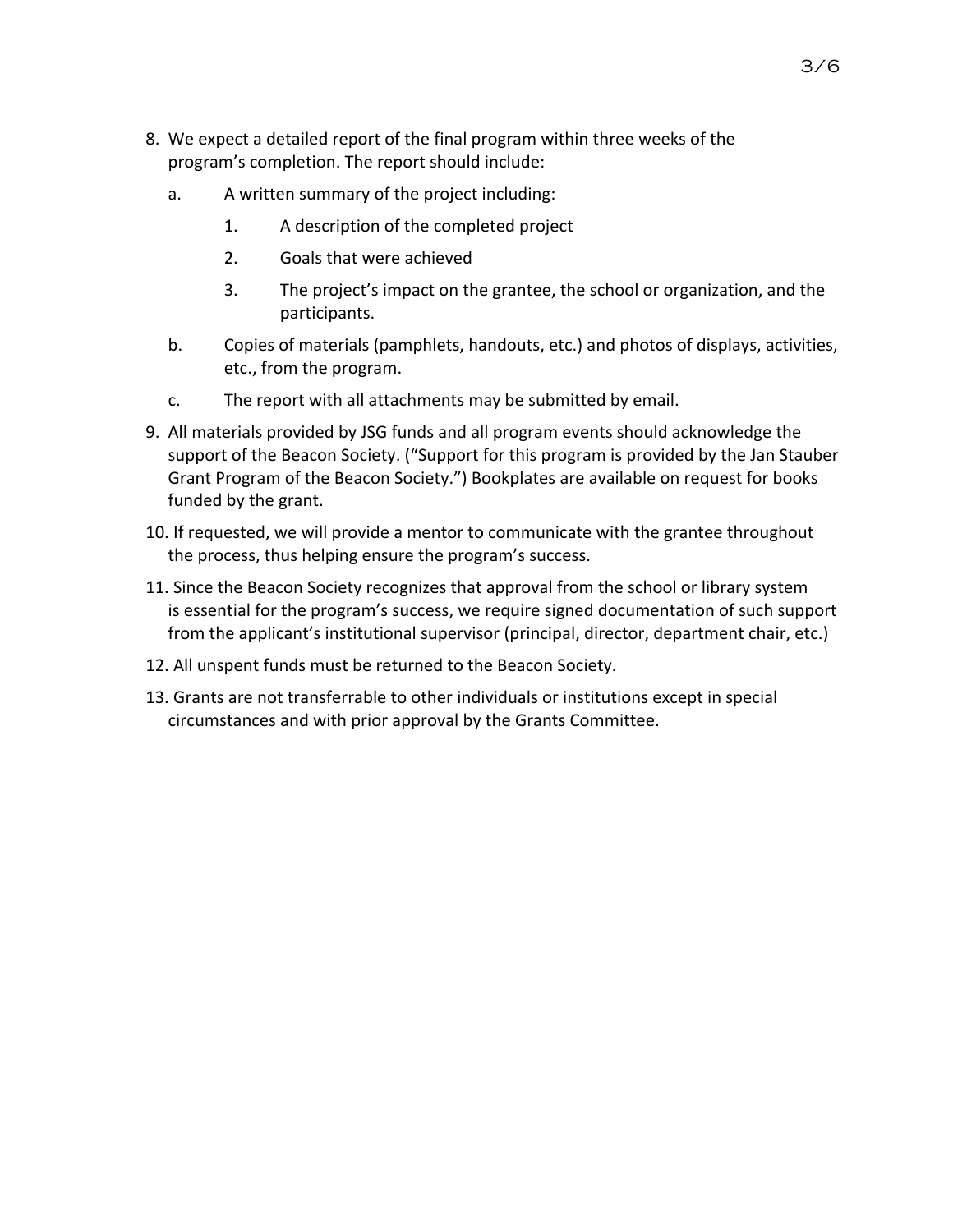